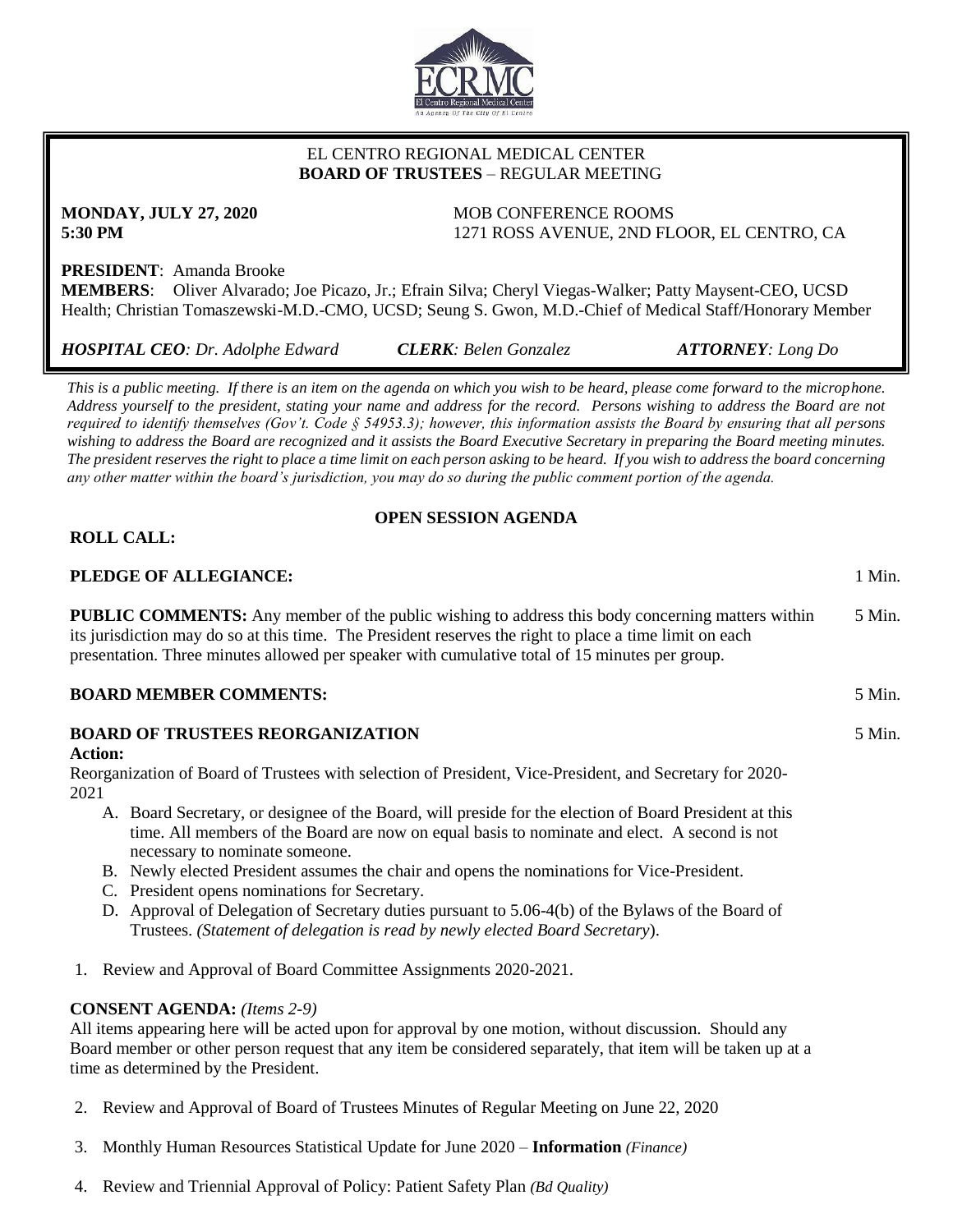# **BOARD OF TRUSTEES – REGULAR MEETING** EL CENTRO REGIONAL MEDICAL CENTER MOB CONFERENCE ROOMS, 2ND FLOOR, 1271 ROSS AVENUE, EL CENTRO, CA **MONDAY, July 27, 2020**

- 5. Review and Approval of Radiology Privilege Delineation Form *(Bd Quality)*
- 6. Review and Approval of Radiology Department- Advanced Practice Provider Standardized Procedures and Protocols *(Bd Quality)*
- 7. Review and Approval of Updated Policy: No Retaliation *(Bd Governance)*
- 8. Review and Approval of 2020 El Centro Regional Medical Center Organizational Chart *(Bd Governance)*
- 9. Review and Approval of Resolution 20-03 Approving Designating Application Agent for Non-State Agencies to the State Office of Emergency Services

#### **FINANCE COMMITTEE REPORT**, Joe Picazo, Chair

- 10. Review and Approval of June 2020 Monthly and Year-to-Date Financial Statements *(Finance)*
- 11. Review and Approval of Memorandum of Understanding (MOU) By and Between El Centro Regional Medical Center and Teamsters Local Union 542 for the hospital's technical group
- 12. Review and Approval of Radiology Services Agreement Sixth Amendment *(Finance)*
- 13. Review and Approval of Professional Hospitalist Services Agreement Renewal *(Finance)*
- 14. Service Line Strategies: Interventional Radiology Expansion-**Information** *(Finance)*

#### **CEO DISCUSSION**

- 15. Verbal Report from the CEO to the Board of Trustees **Information**
- 16. Manager Update Patty Maysent- **Information**

#### **RECESS TO CLOSED SESSION:**

- **A. HEARING/DELIBERATIONS RE MEDICAL QUALITY COMMITTEE REPORTS/STAFF PRIVILEGES.** The Hospital Board will recess to closed session pursuant to Government Code Section 37624.3 for a hearing and/or deliberations concerning reports of the hospital medical audit committee, or X quality assurance committees, or X staff privileges.
- **B. LABOR NEGOTIATIONS.** The Hospital Board will recess to closed session pursuant to Government Code Section 54957.6 to discuss labor negotiations with Teamsters Local Union 542 for the hospital's technical group.
- **C. TRADE SECRETS.** The Hospital Board will recess to closed session pursuant to Govt. Code Section 37606(b) for the purpose of discussion and/or deliberation of reports involving hospital trade secret(s) as defined in subdivision (d) of Section 3426.1 of the Civil Code and which is necessary, and would, if prematurely disclosed create a substantial probability of depriving the hospital of a substantial economic benefit: